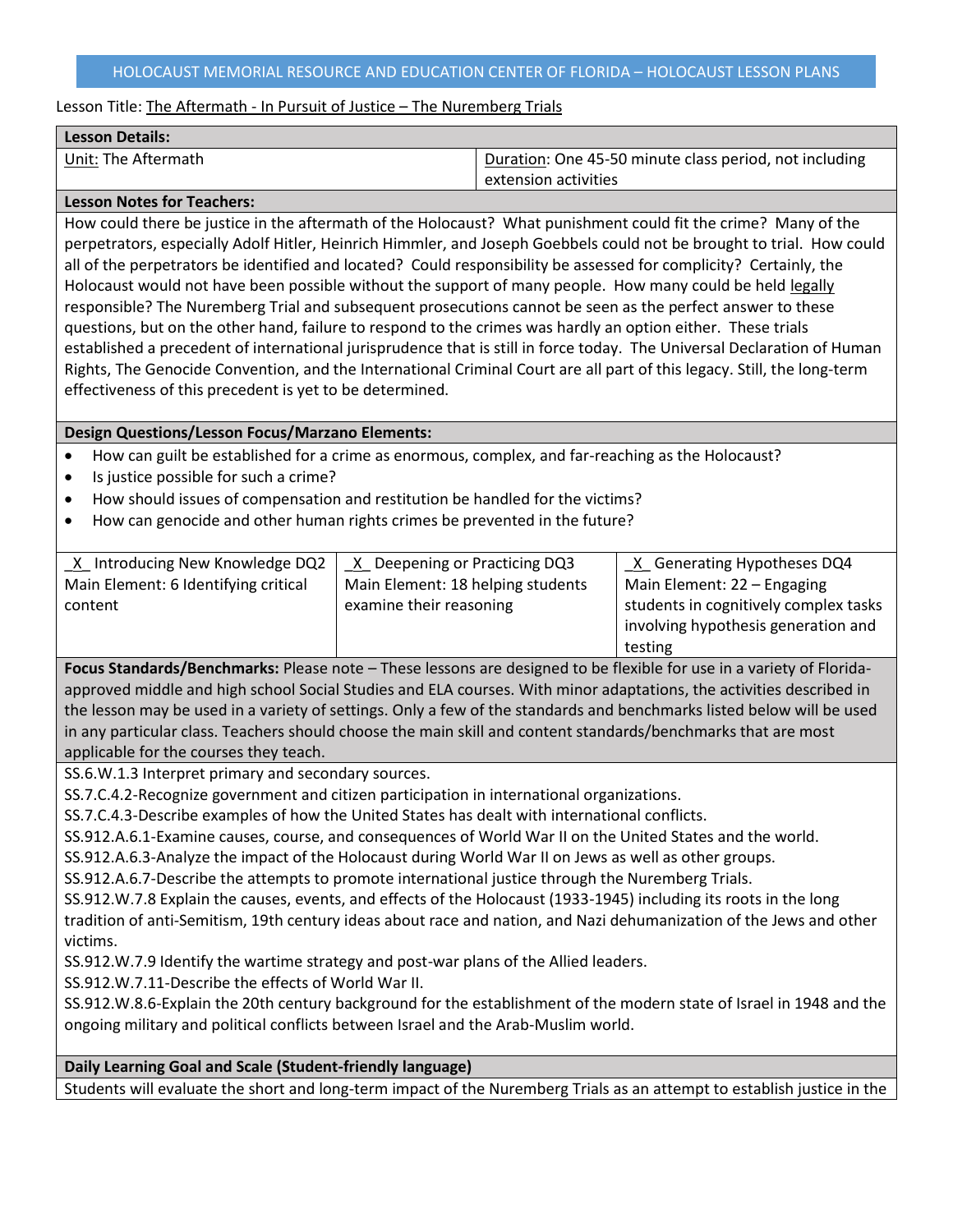# Lesson Title: The Aftermath - In Pursuit of Justice - The Nuremberg Trials

| aftermath of the Holocaust and as a precedent to help prevent genocide and human rights abuses in the future.                                                                                                                                                                                                                                                                             |                                                                                                                                                                                                                                                                                                                                                                                       |                                                                                                                                                                                                                                                                                                                                                                                                                         |  |
|-------------------------------------------------------------------------------------------------------------------------------------------------------------------------------------------------------------------------------------------------------------------------------------------------------------------------------------------------------------------------------------------|---------------------------------------------------------------------------------------------------------------------------------------------------------------------------------------------------------------------------------------------------------------------------------------------------------------------------------------------------------------------------------------|-------------------------------------------------------------------------------------------------------------------------------------------------------------------------------------------------------------------------------------------------------------------------------------------------------------------------------------------------------------------------------------------------------------------------|--|
| 2.0 Simpler Content<br>Students will:<br>Recognize the role of the<br>1.<br>Nuremberg Trials as an attempt<br>to bring the perpetrators of the<br>Holocaust to justice.<br>2.<br>List the justifications for an<br>international tribunal and for<br>continuing prosecution of war<br>criminals.<br>3.<br>Summarize the results of the<br>Nuremberg Trial and<br>subsequent prosecutions. | 3.0 Target<br>Students will:<br>Analyze the role of the<br>1.<br>Nuremberg Trials as an attempt<br>to bring the perpetrators of the<br>Holocaust to justice.<br>Evaluate the justifications for an<br>2.<br>international tribunal and for<br>continuing prosecution of war<br>criminals.<br>3.<br>Assess the effectiveness of the<br>Nuremberg Trial and<br>subsequent prosecutions. | 4.0 More Complex<br>Students will:<br>Create a sample model for<br>preventing genocide that includes<br>national and international<br>governments and agencies,<br>involvement of NGOs, political, legal,<br>economic, cultural, and educational<br>development, and opportunities for<br>individual action. Assess the potential<br>effectiveness of the model by<br>comparing it to current anti-genocide<br>efforts. |  |
| Formative Assessment Strategies/Monitoring for Desired Effect:                                                                                                                                                                                                                                                                                                                            |                                                                                                                                                                                                                                                                                                                                                                                       |                                                                                                                                                                                                                                                                                                                                                                                                                         |  |

- Teacher observation and questioning of groups and individuals at each step of the instructional process and during transitions between activities.
- Teacher use of probing and redirecting questions based on the selected readings and video clip.
- Student written and oral discussion responses to the "In Pursuit of Justice" reading questions.
- Exit Slip: Write 2 to 3 sentences to complete the following statement: "The most important result of the Nuremberg Trials was **Nuremberg** Trials was **Nuremberg Trials** was the section of the section of the section of the section of the section of the section of the section of the section of the section of the section of the s

## **Lesson Sequence:**

\_\_\_\_\_\_\_\_\_\_\_\_\_\_\_\_\_\_\_\_\_\_\_\_\_\_\_\_\_\_\_\_\_.

Introduction/Hook: (May be done with students individually or organized into small groups.)

Play the first portion of U.S. Justice Robert Jackson's opening statement at the International Military Tribunal Trial of major War Criminals (Nuremberg Trial). This segment is 1:08 minutes long.) <https://www.youtube.com/watch?v=SxSEqk8tNxI>

After viewing the video clip, ask students to respond to **one** of the two following questions:

- Explain why you agree or disagree with Justice Jackson's statement when he said, describing the crimes to be prosecuted, "…civilization cannot tolerate their being ignored, because it cannot survive their being repeated."
- What do you think Justice Jackson meant when he called the trial a "one of the most significant tributes that power has ever paid to reason"?

# Instruction Steps:

- 1. Introduce the topic by reading pages 80 aloud from Tell Them We Remember.
- 2. Introduce the lesson by informing students that they will be reading about the quest for justice in the aftermath of the Holocaust. Ask students if finding such justice was possible.
- 3. Pass out The Holocaust: A History of Courage and Resistance textbook and assign chapters 22 and 21. Have students read chapter 22 first since it occurred first. Reading may be done silently or aloud.

(Please note: The evidence presented against the defendants at the Nuremberg Trial was gathered during the chaotic ending days of the war. It was compiled quickly to prepare for the trial, but had not yet been carefully studied by historians and other researchers. Much has been learned through careful scholarship in recent years that was not known at the time of the trials, or even in the early 1970s when this book was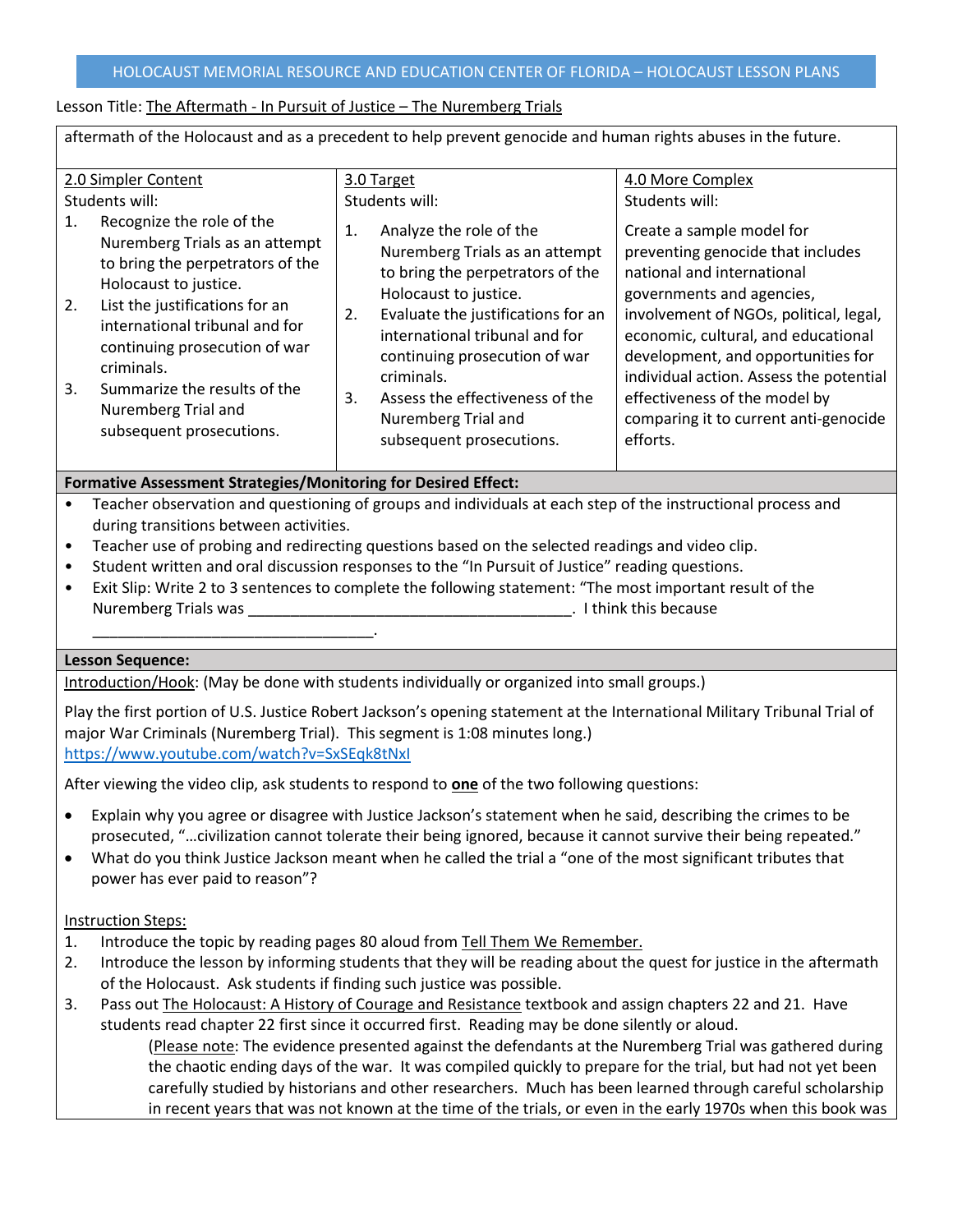# Lesson Title: The Aftermath - In Pursuit of Justice - The Nuremberg Trials

written. While the basic contours of the Holocaust were established by documentary evidence by late 1945, many details have been reexamined and established with greater precision since then. Question #5 on the question sheet, "In Pursuit of Justice" deals with this issue. **Please make sure your students understand that the statistics quoted in this chapter have been revised.**)

- 3a. If you do not have access to the text for the readings above, you may use one or more of the following articles from the United States Holocaust Memorial Museum website:
	- "War Crimes Trials" <https://www.ushmm.org/wlc/en/article.php?ModuleId=10005140> (There are many links to specific sub-topics and topics for extended research after this article.)
	- "International Military Tribunal at Nuremberg" <https://www.ushmm.org/wlc/en/article.php?ModuleId=10007069>
	- "International Military Tribunal at Nuremberg" Abridged Version <https://www.ushmm.org/wlc/en/article.php?ModuleId=10007983>
	- "International Military Tribunal: The Defendants" <https://www.ushmm.org/wlc/en/article.php?ModuleId=10007070>
	- "Eichmann Trial" <https://www.ushmm.org/wlc/en/article.php?ModuleId=10005179>
	- "Nazi Hunting: Simon Wiesenthal" <https://www.ushmm.org/wlc/en/article.php?ModuleId=10007151>
	- "The Search for Perpetrators" <https://www.ushmm.org/wlc/en/article.php?ModuleId=10005167>
	- You may need to provide students with some specific, additional information to enable them to respond fully to the "In Pursuit of Justice – Reading Questions" worksheet
- 4. Pass out the worksheet and allow students time to complete the questions. They may work individually or in groups.
- 5. Discuss the students' responses to the questions in class.

# **Adaptation/Differentiation Strategies:**

- The teacher may divide the reading selections into smaller chunks and check for understanding at key points.
- The teacher may use non-text sources (such as documentary film) to supplement student understanding of the texts.
- The teacher may identify key terms in the texts and introduce this vocabulary prior to the lesson.
- The teacher may provide the students with basic background information the pursuit of justice after the war, in particular about the Nuremberg Trials and subsequent trials at the beginning of the lesson to help students successfully interpret the texts.

## **Extended Learning:**

The Nuremberg Trial that began in the fall of 1945 was only the first of many trials. There were eventually trials of SS doctors, concentration camp officers and guards, *Einsatzgruppen* members, and numerous individuals. Some of these trials were held in Germany, others in the countries where the crimes were committed. Interested students could do reports on some of the other trials of Holocaust perpetrators. A great source of information for a study of some of these other trials may be found in the Holocaust section of the Jewish Virtual Library at [http://www.jewishvirtuallibrary.org/nazi-war-crimes-trials.](http://www.jewishvirtuallibrary.org/nazi-war-crimes-trials)

Students may also choose to examine how war crimes and crimes against humanity are addressed today. Sadly, there are many post-World War II events from which to draw examples. One excellent source for information is the website of Genocide Watch at [http://genocidewatch.net/.](http://genocidewatch.net/)

### **Resources and Materials:**

1. Tell Them We Remember by Susan Bachrach